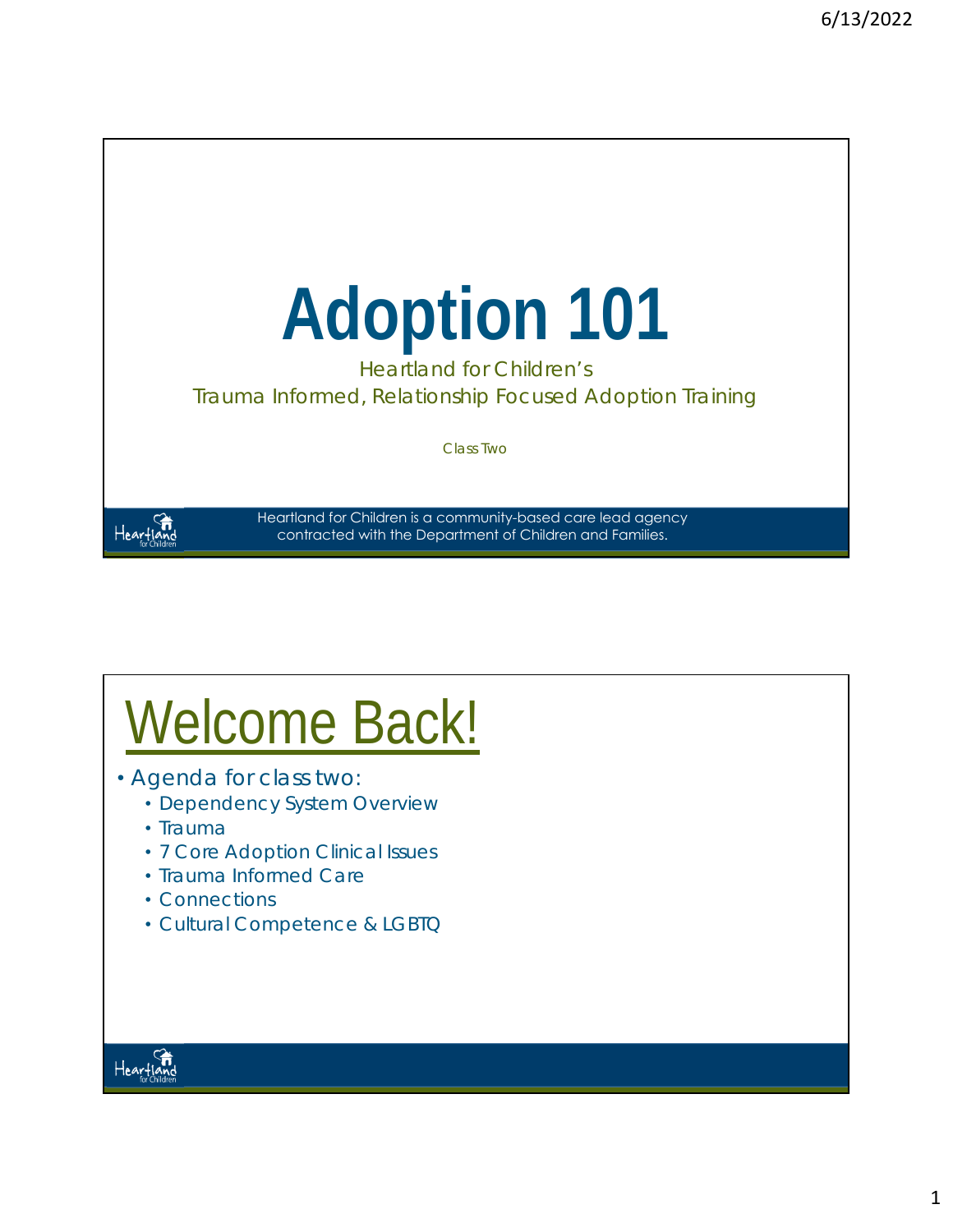

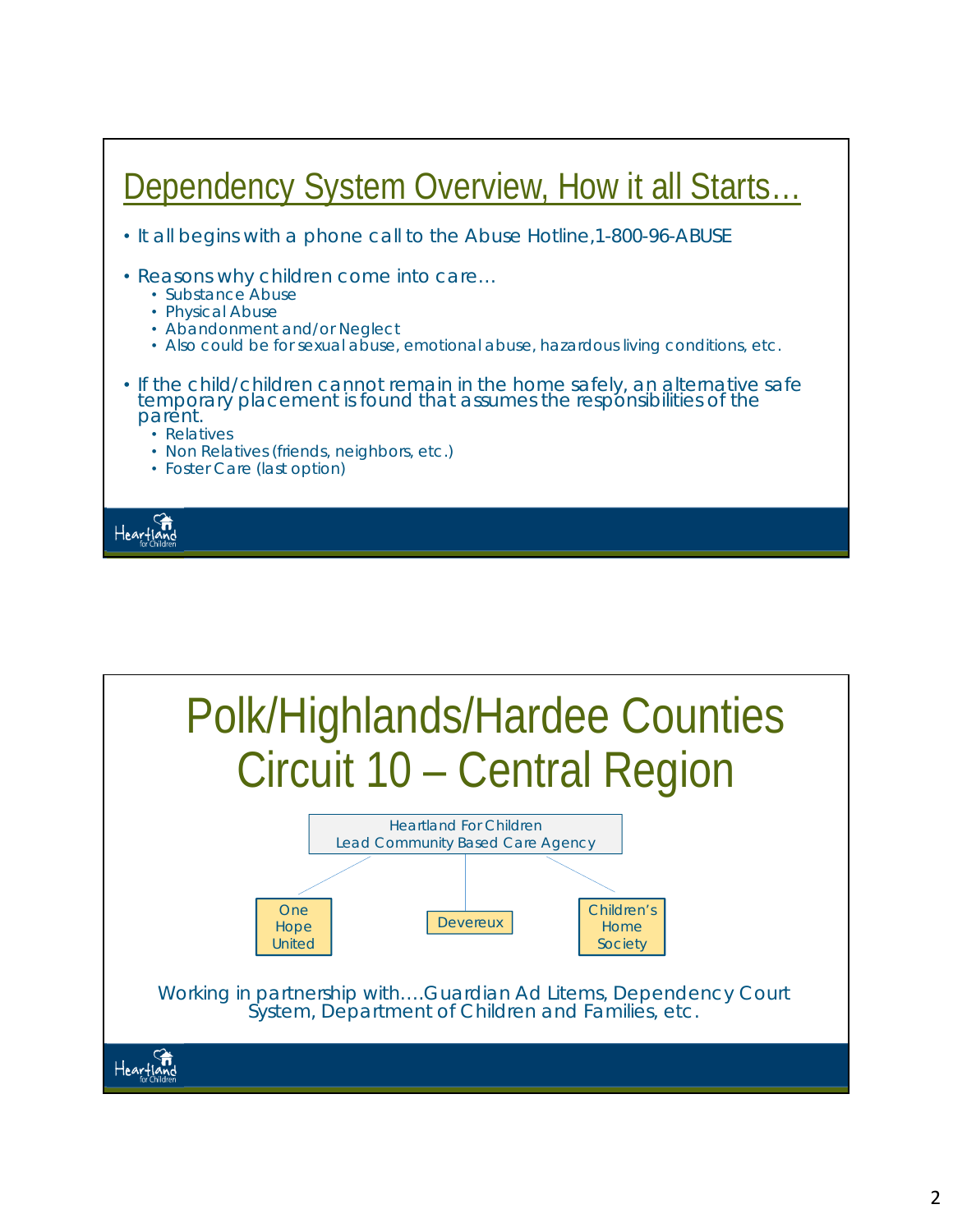

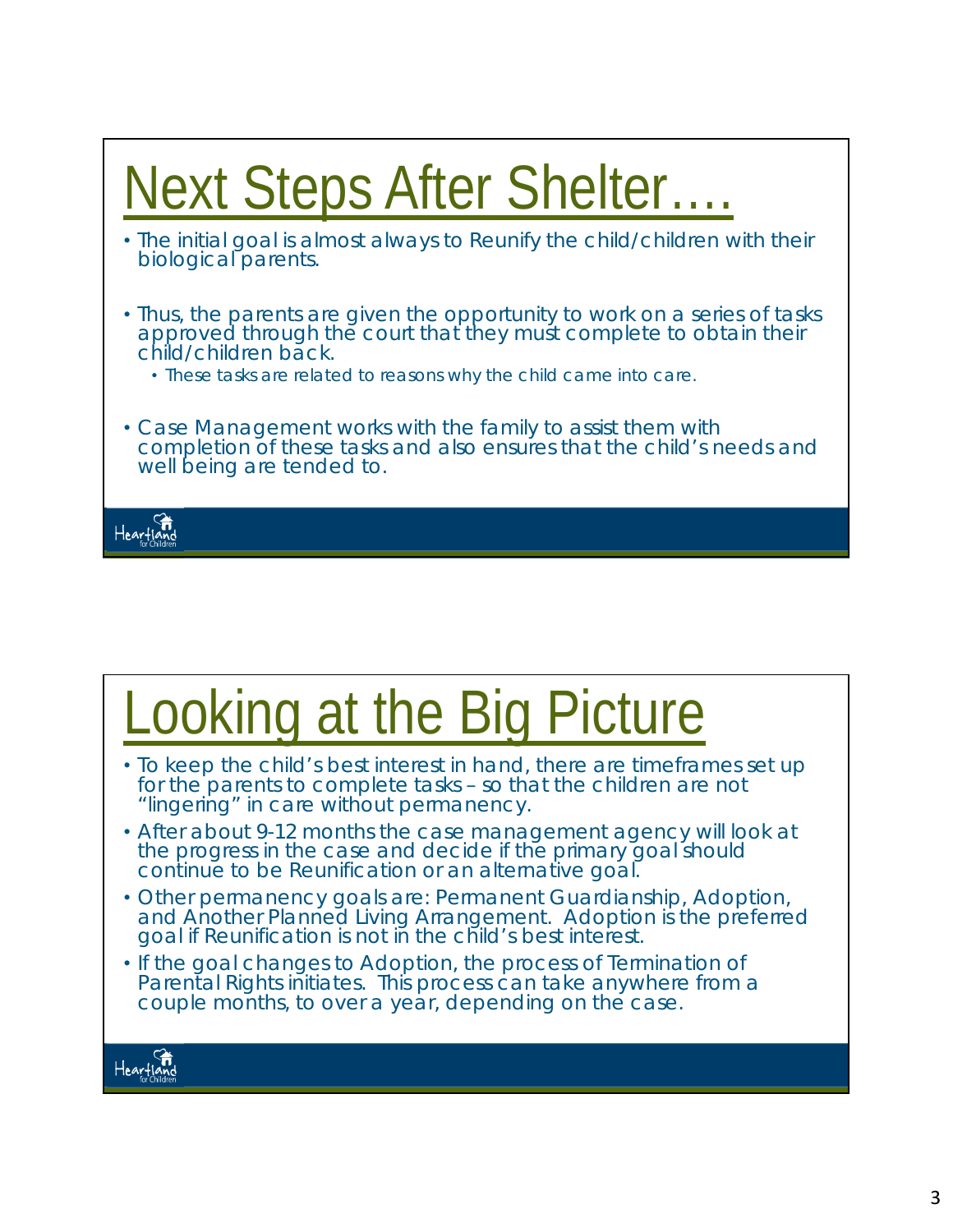

### Importance of Valuing Culture, Race, Ethnicity, & Identity

- *Culture* is a system of values, beliefs, attitudes, traditions, and standards of behavior that governs the organization of people into social groups and regulates both group and<br>individual behaviors.
	- Dress, Traditions, Religion, Beliefs, Food, Music, Values, Geography, Recreation, Roles, Rules, Norms, Codes of Conduct (rules/standards consistent with your values), Education, Employment
- *Race* is a local geographical or global human population distinguished as a more or less distinct group by genetically transmitted physical characteristics or traits.
- *Ethnicity* is a grouping of people based on national origin, religious, linguistic, ancestral, or physical characteristics.
- *Cultural identity* involves a range of variables not only including ethnicity, acculturation and biculturality, and language, but also age, gender, socioeconomic status, sexual orientation, religious and spiritual beliefs, disabilities, political orientation, and health literacy, among other factors.

Heartland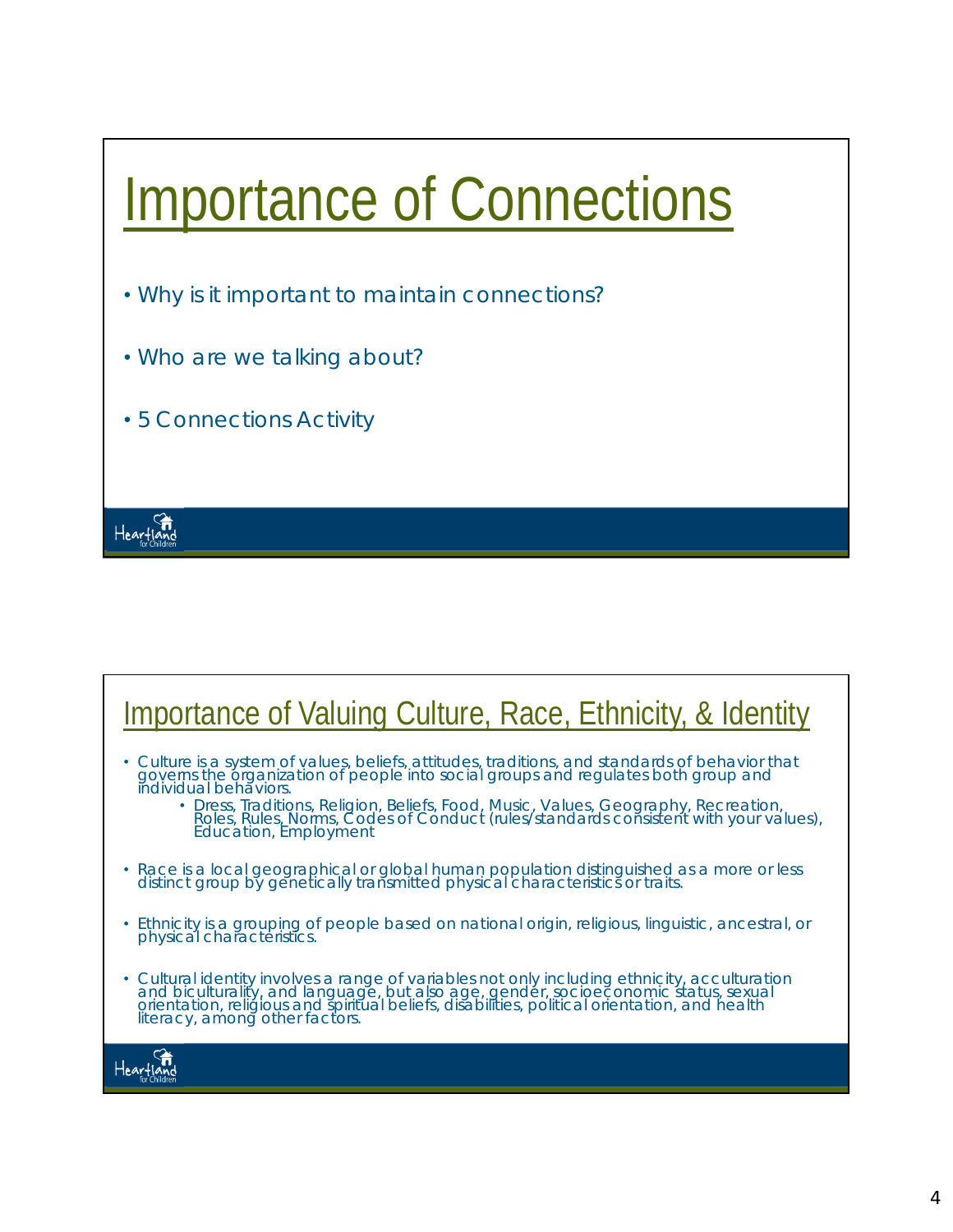## $G\mathsf{B}$

- Every human has their own personal cultural and religious values and beliefs. Depending on the topic some of those beliefs and values maybe held very strongly.
- Unexamined personal values/beliefs and biases can negatively affect our ability to work effectively with others. This is especially true when working with youth who identify as LGBTQ.
- So... What is LGBTQ anyway?
- **L= Lesbian**
- **G= Gay**
- **B= Bi-sexual**
- **T= Transgender**
- **Q= Questioning**

tearf10

#### *Here's what we know:*

- **5-10% of general population identify as LGBTQ**
	- $\cdot$  LGBTQ youth are estimated to make up a higher and disproportionate share of foster care and delinquency pools.

**LGBTQ youth identify SAFETY as their primary concern.**

- 67% of LGBTQ youth who experience harassment/bullying never report it.
- 25% of these youth say they don't tell because they feel nothing will be done.
- Not all young people identify and many conceal that they are LGBTQ out of concern for their safety or privacy.
- 20-40% of homeless youth in the US identify as LGBTQ

LGBTQ youth who experience rejection from their families have a far higher risk for major health and mental<br>health problems as young adults. Compared with peers from families with no or low levels of family rejection<br>they

- 8.4 times more likely to have attempted suicide
- 5.9 times more likely to report high levels of depression
- 3.4 times more likely to use illegal drugs
- 3.4 time more like to report having engaged in unprotected sexual intercourse.

### Why can't we just ignore it ...

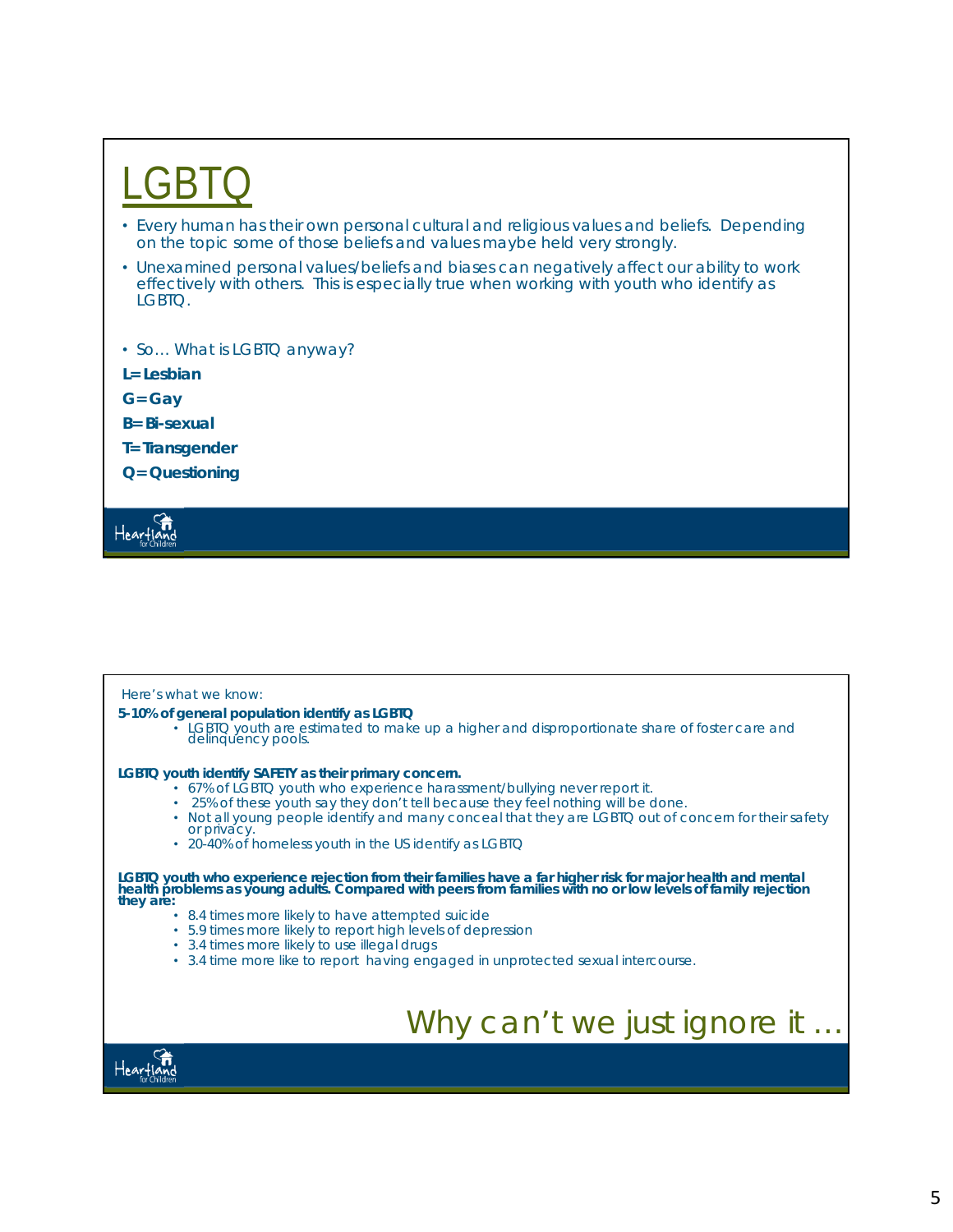### Cultural Competence

- Cultural Competence encompasses several components:
	- Ability to recognize the effects of our own culture on our values, beliefs, thoughts, communications, and actions.
	- Ability to recognize how our own "cultural lens" affects our world view and can distort our interpretation of other cultures.
	- Ability to learn about another culture from the people who know it best, and the willingness to be open to cultural change.
	- Understanding that achieving cultural competence requires that we are "lifelong learners"; we can never become complacent that we fully understand<br>culture.
	- Understanding that culture is dynamic and continually changing.
	- Recognizing how cultural differences may affect perception, communication, and our ability to interact with people whose cultural backgrounds are different from our own.
	- Understanding cultural blindness and bias and how they contribute to racism, prejudice and discrimination.
	- Ability to transcend cultural differences to establish trusting and meaningful relationships with person's from other cultures.

Heartland

### **5 Essential elements of a culturally competent system of care**

- *Value Diversity*
	- To value diversity is to see and respect it's worth. A system of care is strengthened when they accept the people they serve from various backgrounds. Acceptance of the fact that each culture finds some behaviors, intera
- *Capacity for Cultural Self-Assessment*
	- Must be able to assess self and have sense of own culture.
- *Being Conscious of the Dynamics of Differences*
	- When a person from one culture interacts with someone from another culture, both may<br>misjudge the other's actions based on learned expectations. Having an understanding of<br>cross-cultural dynamics decreases chances for mi
- *Institution of Cultural Knowledge*
	- System of care must sanction incorporation of cultural knowledge and supervisors must be able to provide cross-cultural supervision.
- *Adaptation to Diversity*
	- A systems approach may be adapted to create a better fit between the needs of minority groups and services available. Becoming culturally competent is a developmental process for the individual and the system.

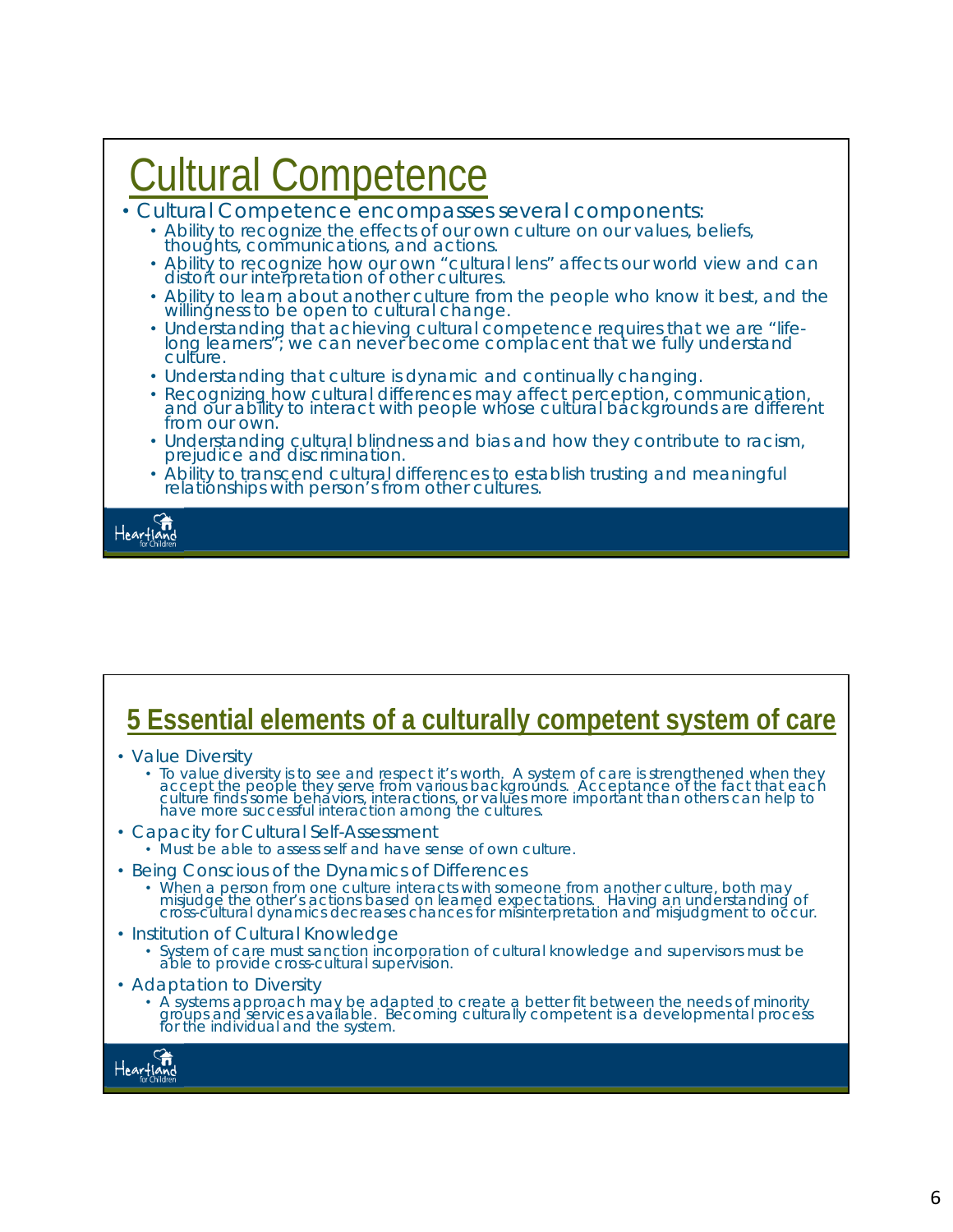### Our Children • Our children all have various cultures, races, ethnicities, religions, ability status, and sexual orientation. • When bringing a child into your home and your culture – you need to recognize the child has a different perspective on life due to his/her experiences and also has different values, traditions, etc. • It is important to respect the child's culture; however, you can still integrate some of your family's traditions, values, etc. in with the child's. • Communicate! • Ask the child – "What do you normally do on your birthday?" Tell the child about what you do in your family, and ask what they would like to do.

• Ask the child – "What are some of your favorite meals?" Tell them about what your family usually eats, and ask them if any of that sounds good to them.



## Nature vs. Nurture Debate

- While experiences cannot change genes (DNA/genetics), it can change the epigenetic molecules, which is how our DNA is read.
- Science has shown in numerous studies how both nature and nurture, aka genetics and experiences , can both play a role in a child's life.
- Parents who embrace and support a child for who they are (genes/temperament), and encourage them to excel beyond with support, are the ultimate attuned parents.
- Their exceling will help them to learn to overcome any challenges related to their genes, but will not change their genes or temperament.
- Essentially this is backing up how we do not need to "fix" children or to attempt to "mold" them; but to accept them for who they are and integrate them into their adoptive family.

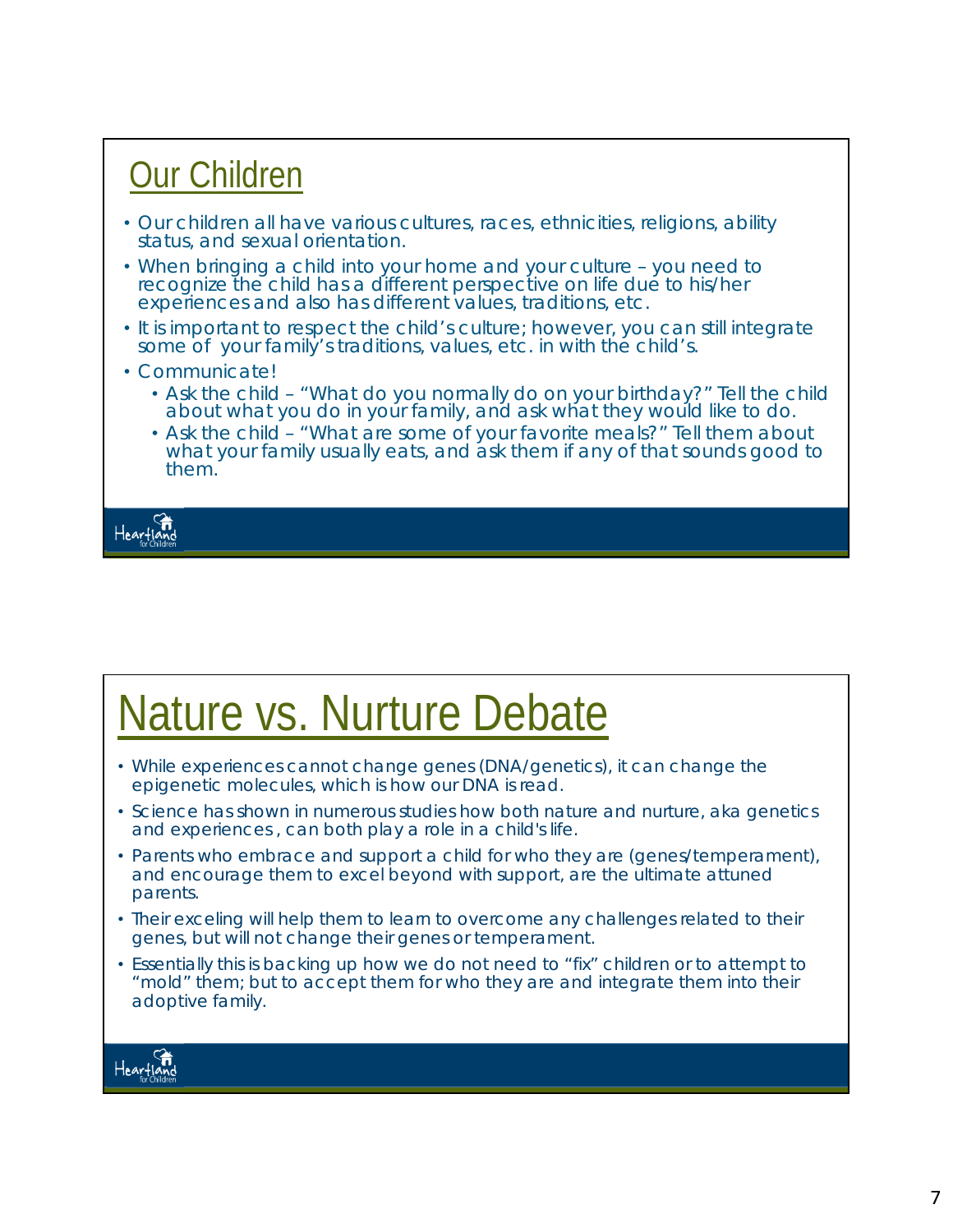# Removed Videos

*As you watch these videos, write down anything that stands out to you, resonates with you, or reminds you of the child your caring for journey.* 



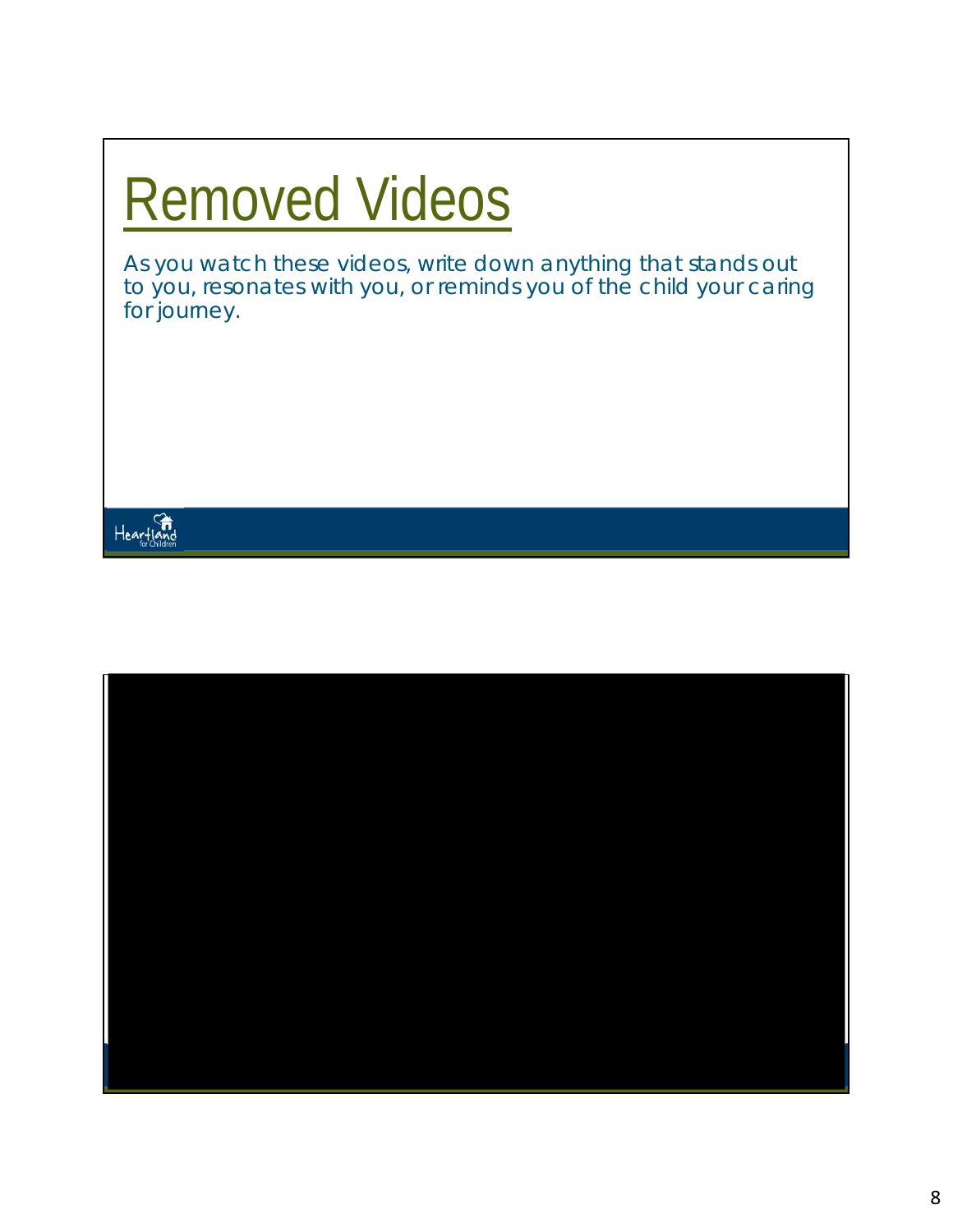

# **Breaking the Cycle**

• Keep the powerful messages from these Removed videos and the Josh Shipp video in your mind during your journey & share with friends and family!

*What stood out to you? What messages do you believe these videos communicate? In what ways do these videos connect with your experience caring for a child from a hard place (trauma)?* 

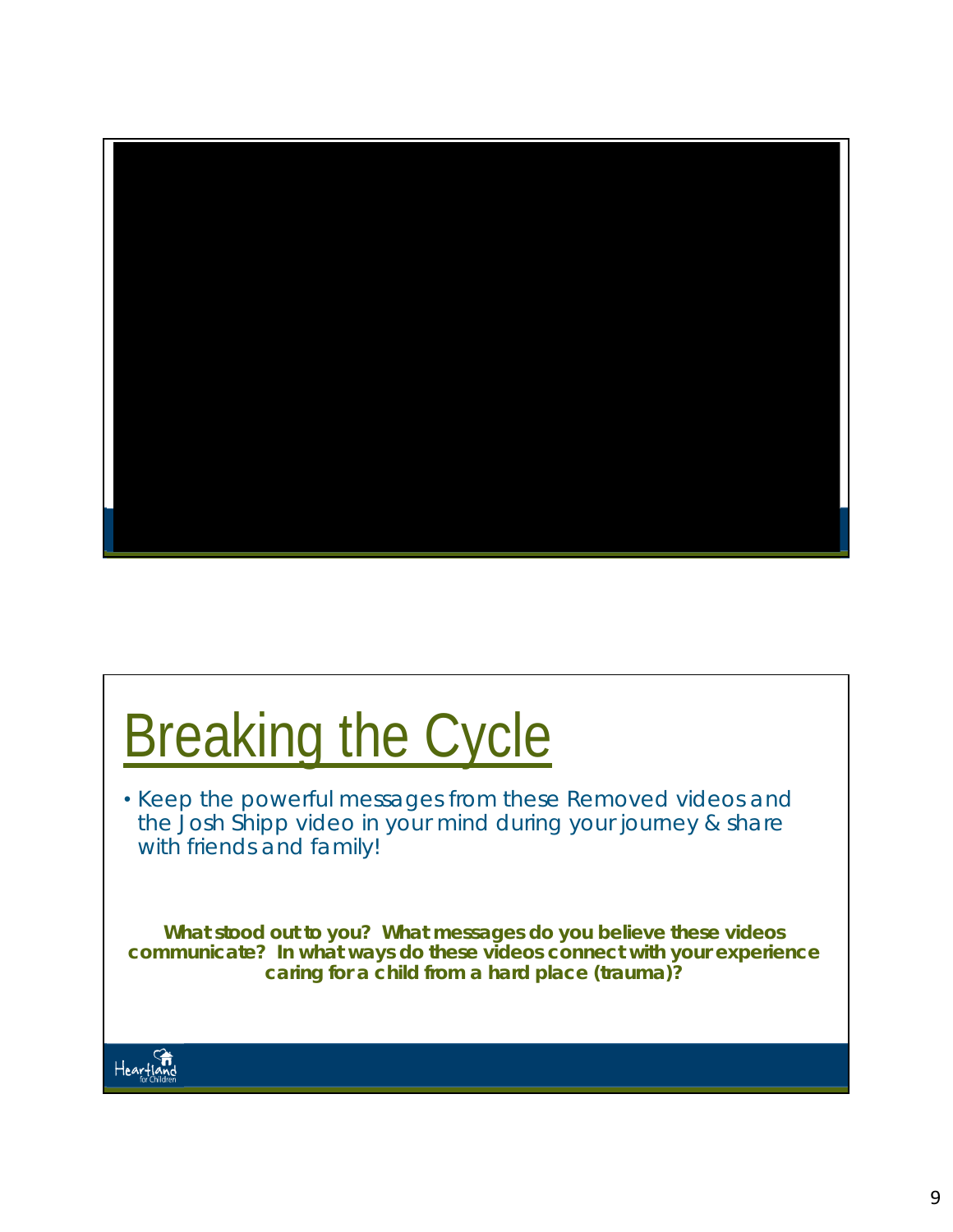

# 7 Hard Places of Trauma

- In Utero
- At Birth
- Immediately After Birth
- Abuse
- Neglect
- Single Incidence of Trauma
- System Effects

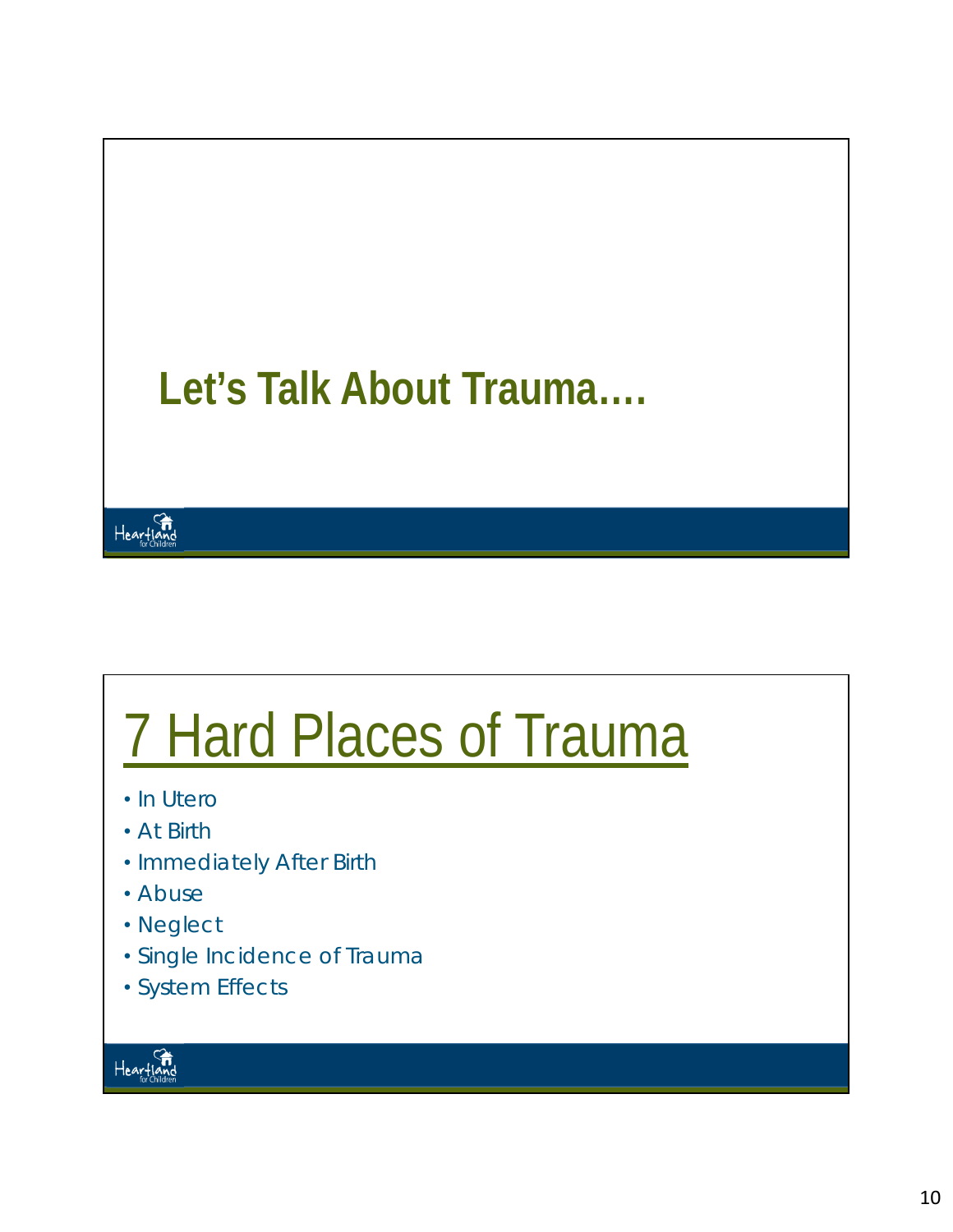## Trauma is Trauma is Trauma….

- No matter what the trauma was, it all imprints the brain the same.
- Even when in a safe environment, a child may not *perceive* their environment as safe due to their history of instability and trauma.
- One of the greatest factors in the healing process of trauma is RELATIONSHIP. This relationship must be unconditional, supportive, positive, long lasting, and nurturing.



Heartland<br>Heartland

## Olivia's Story:

Olivia is a five year old biracial (Caucasian and African American) female. Her parents used<br>substances (primarily heroin, alcohol, and marijuana) and there was frequent violence in their<br>relationship. The family has moved mother moved into a shelter when Olivia was three years old, but her mother returned to Olivia's<br>father after six months. Two months later, the father was incarcerated for domestic violence<br>incident and multiple charges fo Over the past year, Olivia has lived in three different foster homes. She was just placed in her current foster care home. The mother has not been complying with her case plan requiring her to get treatment for her substan

daily tasks related to self-care. She is also very persistent in efforts to gain attention, whether positive<br>or negative. However, when getting attention she often will reject it and scream "I hate you" or "I<br>want a new fa

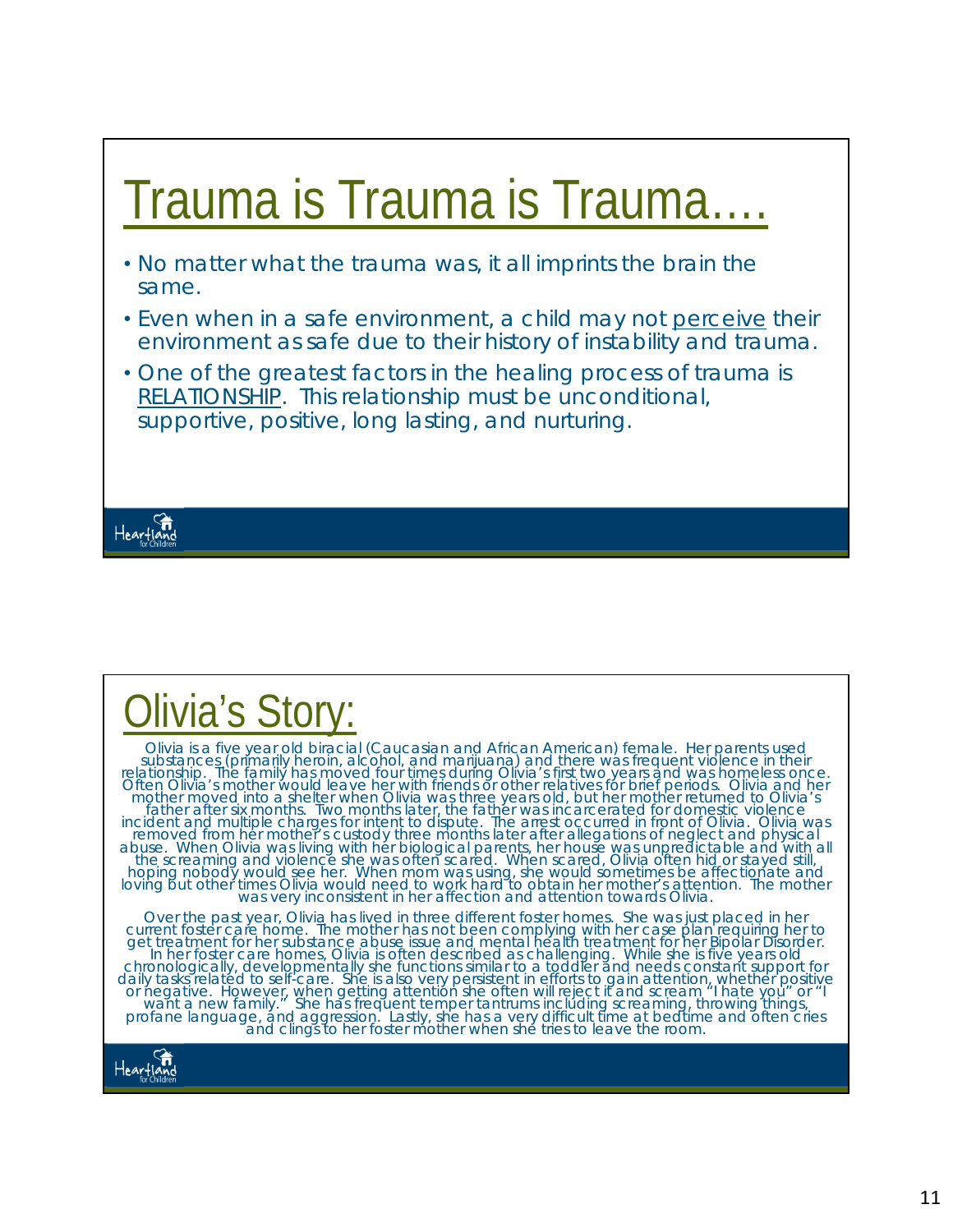

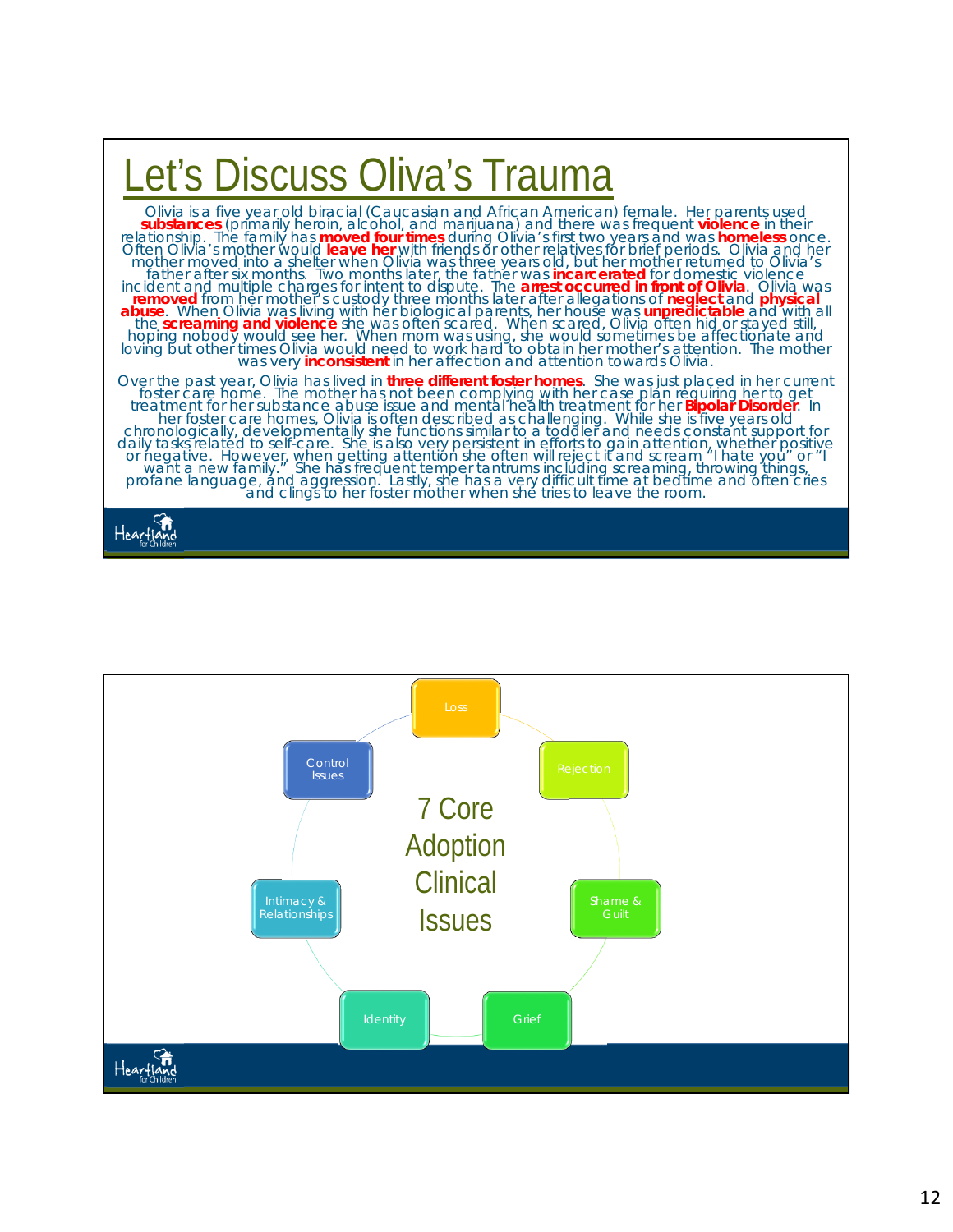#### *LOSS*

- Without loss there is no adoption.
- How the loss is accepted, processed, and resolved can set the tone for the lifelong process of adoption.
- Each loss rests on top of others, sometimes piling high (placement changes, loss of siblings/friends/other family, etc.).
- Loss is ongoing, not a single event. It can come back up again during holidays, birthdays, or other reminders associated with the loss.
- It might not just be the loss of a person, but the loss of their culture, religion, birth history, family traditions, familiarity, etc.
- It is crucial to support a child's expression of their loss to help in the healing process. Expression can be through talking, play, art, journaling, etc.
- The more connections a child can keep (if healthy), the better to prevent further loss.

### Heartland

#### *Rejection*

- Feelings of loss are often heightened by keen feelings of rejection. Often when coping with loss comes questions of "why me" and wondering what they did to contribute to the cause of the loss.
- Thus, adopted children are often sensitive to the slightest hint of rejection, disapproval, or dismissal.
- Adoptive children, even at young ages, understand that to be "chosen", they must first be "unchosen".
- Often a lot of thoughts related to not only why their parents rejected them; but why their family rejected them too.
- Help the child to sort out the facts of their adoption from their feelings about the adoption. Being open and honest in an age appropriate manner can help them to understand.
- Feelings of loss and rejection can lead to low self esteem and can impact future relationships with friends, and into the future with intimate relationships.
- Behaviors may emerge in attempts to keep distance to protect themselves from future rejection (which they feel is inevitable).
- Parental COMMITMENT, different from attachment or even love, before the attachment becomes secure, is what holds adoptions together.

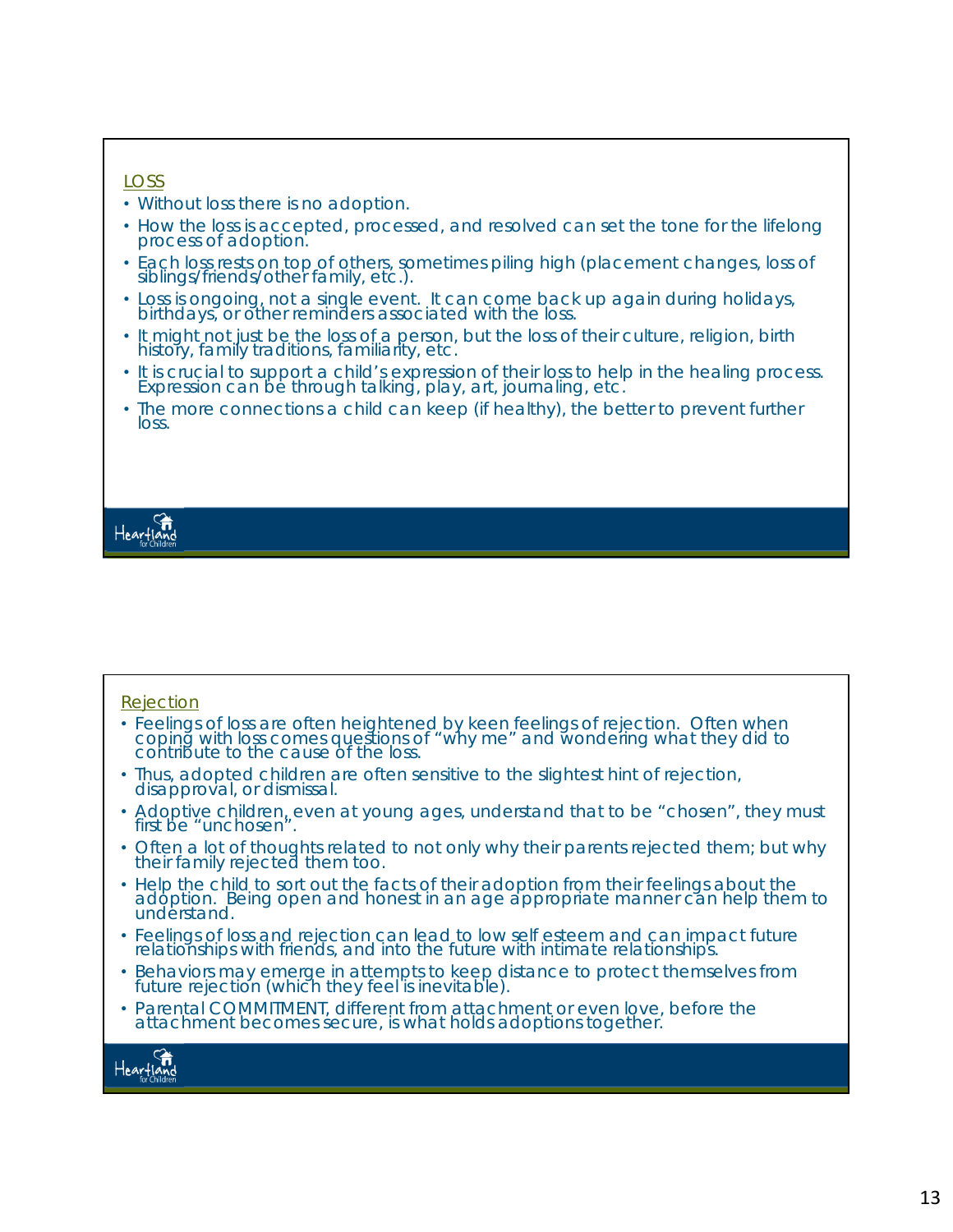#### *Guilt & Shame*

- Often the sense of loss and rejection leads to accompanying feelings of guilt and shame, believing there is something wrong with them to experience such loss and rejection.
- From thoughts that they kicked too much in utero, was a difficult infant, had bad behaviors, told the family secret, etc. – kids often think they are to blame.
- Often being involved in the foster care system, they get the idea that their parents are "bad", and they think therefore so are they.
- Being in foster care is often something children will hide from their peers. It can come with a lot of questions, judgment and stigma – even by adults.
- Helping them identify more positives than negatives is helpful, as well as helping them sort out their story and why they are in care.

Heartland

#### *Grief*

- Every loss comes with grief. It can be difficult to mourn and grieve the loss permanently of a parent after adoption when adoption is viewed as such a joyous event. Please note that newborns can and do grieve!
- Children and teens look very different than functioning adults when they grieve, thus often cues of grief are overlooked. It may be in the form of physical symptoms (stomach aches, headaches, etc.), regression, disorganized, fearful, hyperactive, explosive behaviors, isolation, or withdrawal.
- These children are often expected to be relieved, grateful, and excited to be removed and safe. Yet, caregivers forget to put themselves in the child's shoes and what they may be feeling/thinking.
- Children in "survival mode" cannot take the time and energy to work through their loss issues until they feel safe and secure enough to let their guard down and work through it.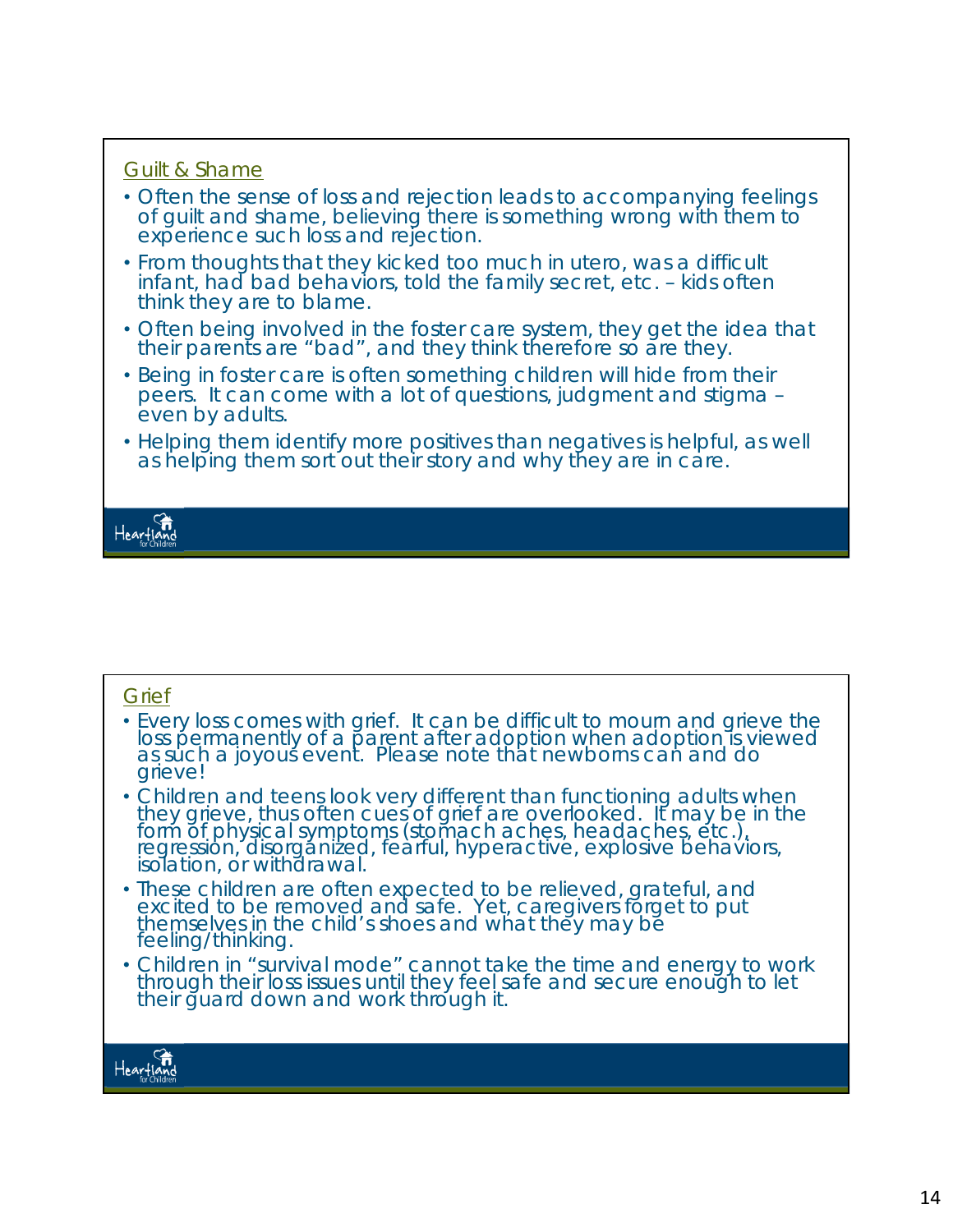### *Identity*

- Identity is what one is and what one is not.
- Sense of self is largely based on their early experiences and labels that others have used about them. Over time, these experiences and labels may become the filter through which they see themselves.
- Adoptee's lose an identity and then "borrow" one from their adoptive family. This leads to a lot of wondering about who they really are.
- If there is a lot of missing information about their birth family (especially in cases of unknown fathers and lack of information provided) there are often questions related to why they are and missing pieces to their identity.

Heartland

### *Intimacy & Relationships*

- All previously mentioned issues with adopted children may compile to lead to issues with future intimacy and relationships.
- Adopted persons have reported they are aware of holding back part of themselves in relationships, always cautious and watchful.
- Helping your child to move past their barriers and create close and secure attachments within the adoptive family can help with other future relationships.

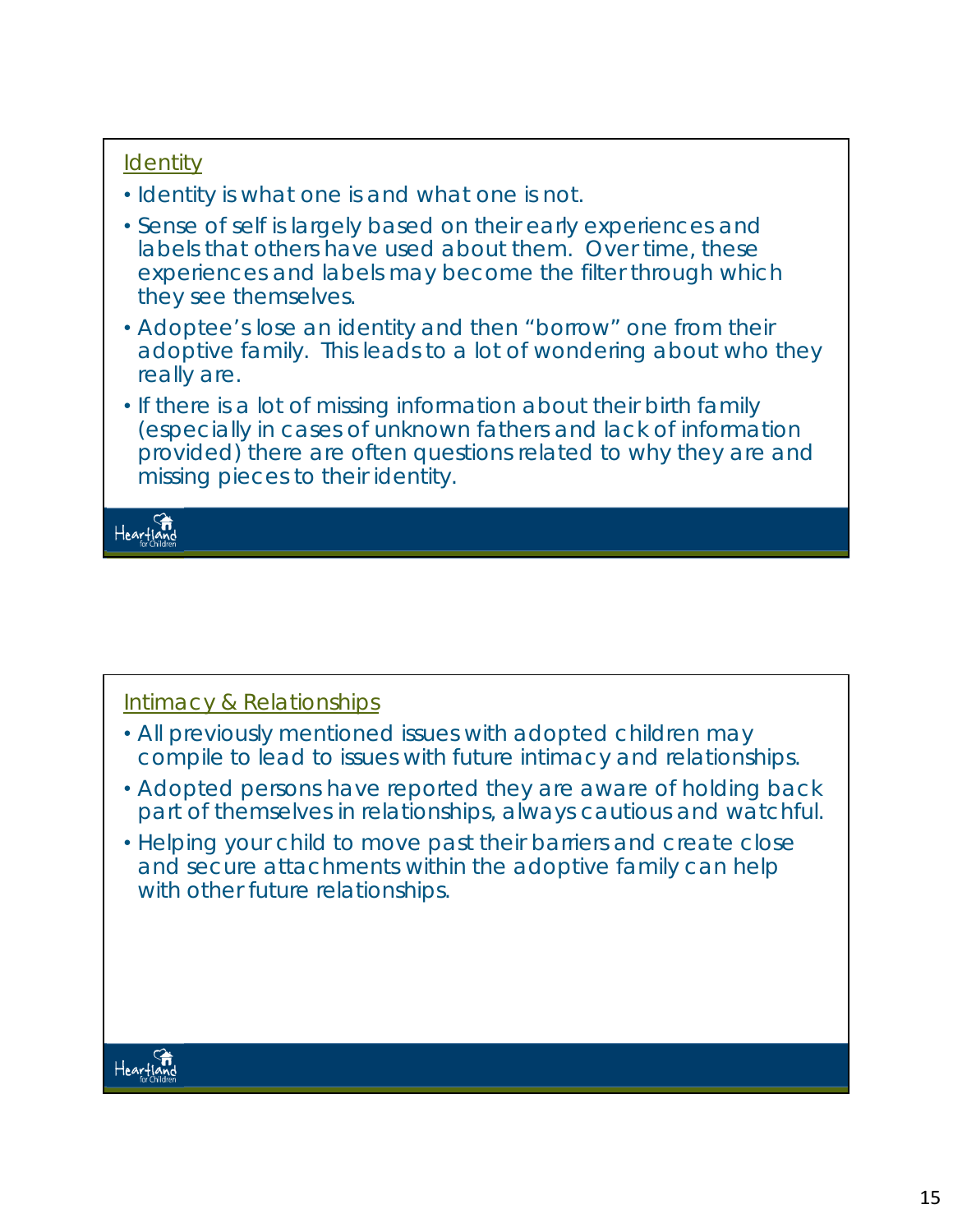### *Control Issues*

- Many adoptees had little to no control over the loss of their family, placement in foster care home(s) and who they were placed with for adoption (depending on their age at adoption).
- Adoptees may lack internalized self control, leading to lower sense of self-responsibility.
- Important for adoptive parents to give children many age appropriate choices and responsibilities throughout development, avoiding power and control battles.
- Often need extra help with skill building to making choices/decisions as well as problem solving to help them gain a sense of control in their lives.

Heartland

## **Olivia's Story**

• Thinking of the seven core adoption related issues, how do you think they will impact Olivia?